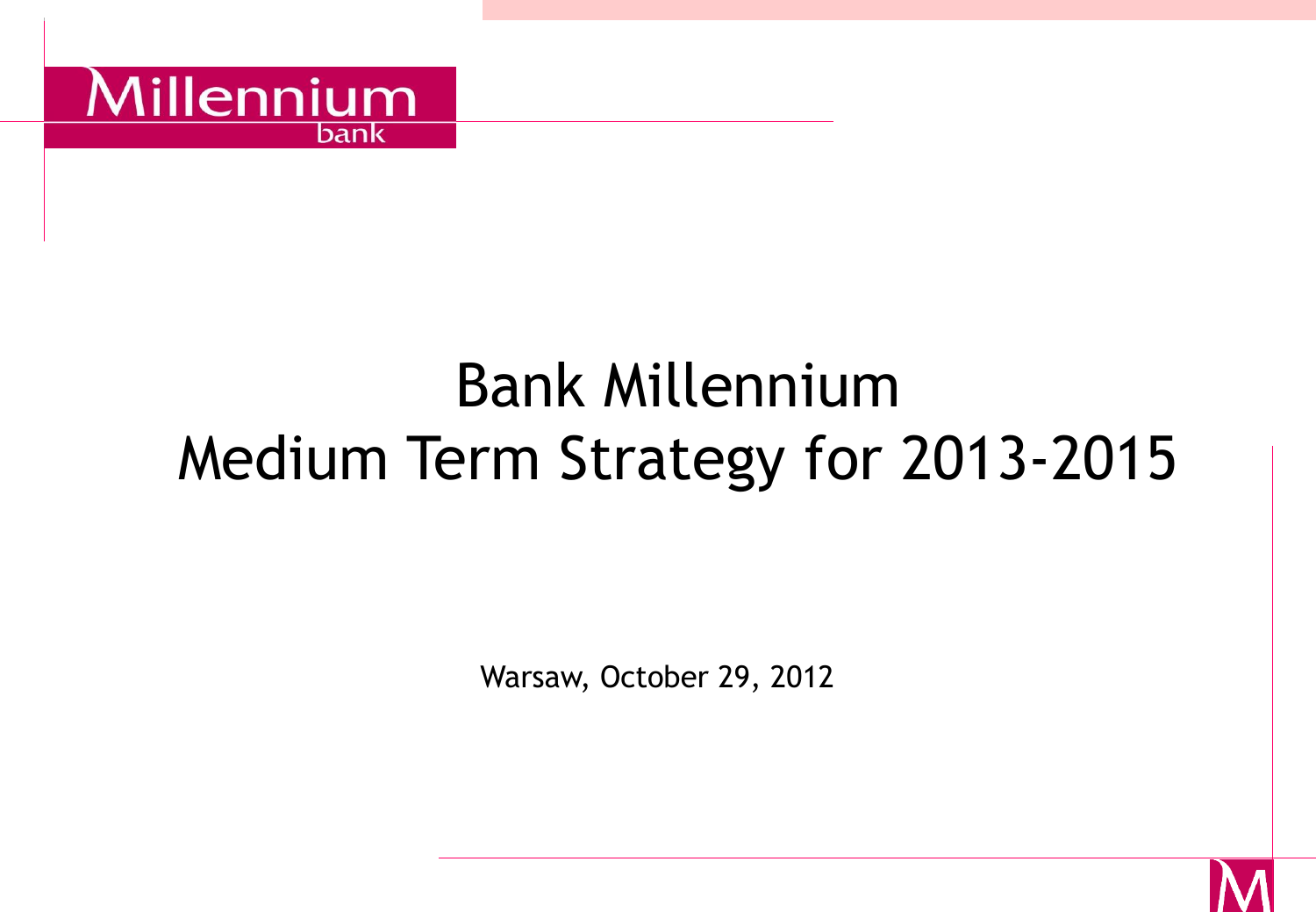# Disclaimer

This presentation (the **"Presentation"**) has been prepared by Bank Millennium S.A. (the **"Bank"**). This presentation should not be treated as a part of any invitation or offer to sell any securities, invest or deal in or a solicitation of an offer to purchase any securities or recommendation to conclude any transaction, in particular with respect to securities of the Bank.

Bank's disclosure of the data included in this Presentation is not a breach of law for listed companies, in particular for companies listed on the Warsaw Stock Exchange. The information provided herein was included in current or periodic reports published by the Bank or is additional information that is not required to be reported by the Bank as a public company.

In no event may the content of this Presentation be construed as any type of explicit or implicit representation or warranty made by the Bank or its representatives. Likewise, neither the Bank nor any of its representatives shall be liable in any respect whatsoever (whether in negligence or otherwise) for any loss or damage that may arise from the use of this Presentation or of any information contained herein or otherwise arising in connection with this Presentation.

Bank's financial data presented hereby is based on the consolidated Bank Millennium Group level and is consistent with published Financial Statements of the Group (available on Bank's website at www.bankmillennium.pl).

The matters discussed in this presentation include **forward-looking statements** and these statements are based on management's current expectations and beliefs and are subject to a number of factors and uncertainties that could cause actual results to differ materially from those described in the forward-looking statements.

The Bank does not undertake to publish any updates, modifications or revisions of the information, data or statements contained herein should there be any change in the strategy or intentions of the Bank, or should facts or events occur that affect the Bank's strategy or intentions, unless such reporting obligations arises under applicable laws and regulations.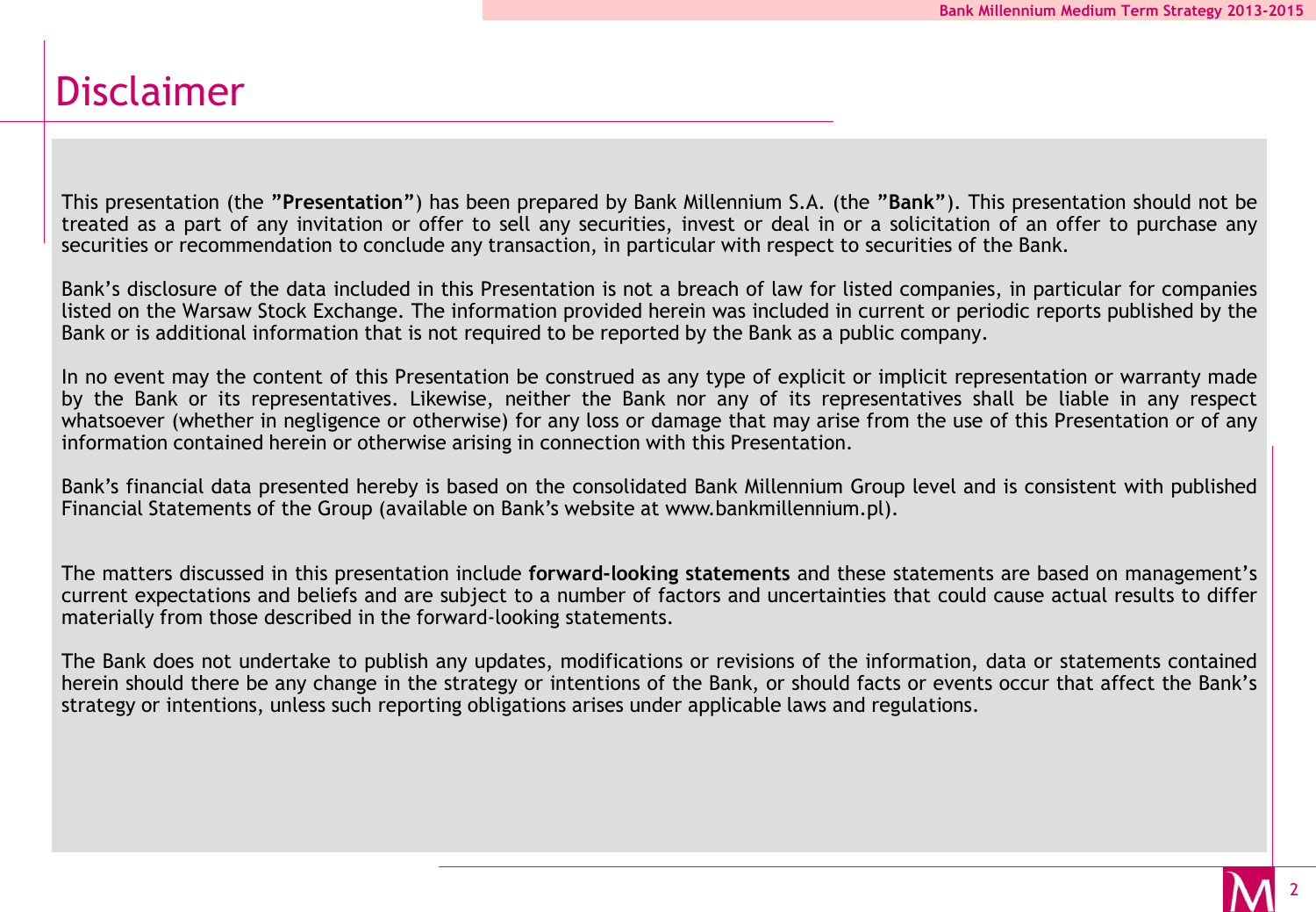

Source: World Banking Intelligence and Eurostat

\* Limited sample: Germnay, France, UK, Italy, Spain, Portugal, Netherlands, Sweden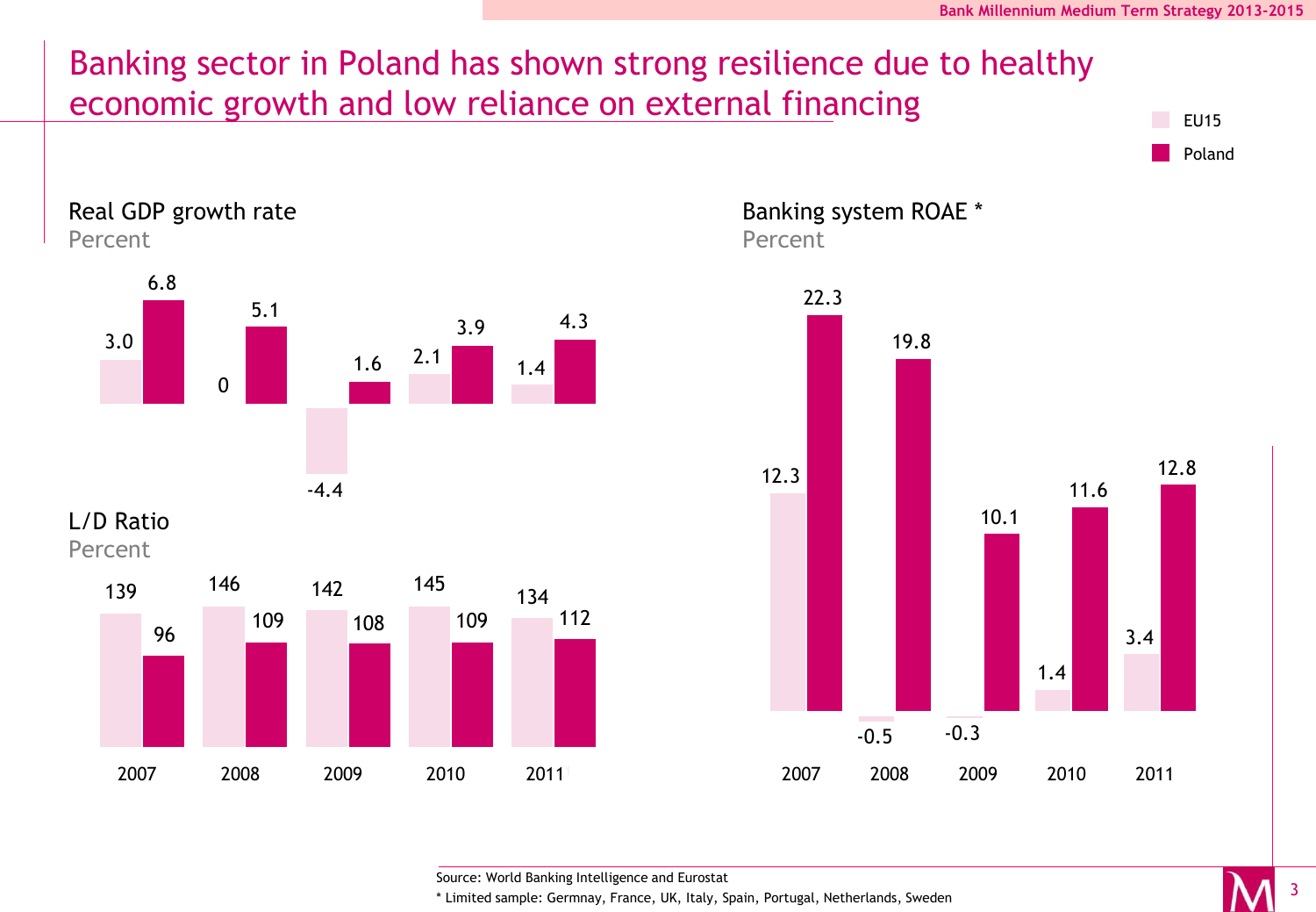# Macroeconomic outlook for 2012-2015 reveals moderately optimistic perspective with slowdown in 2012-2013 and gradual recovery

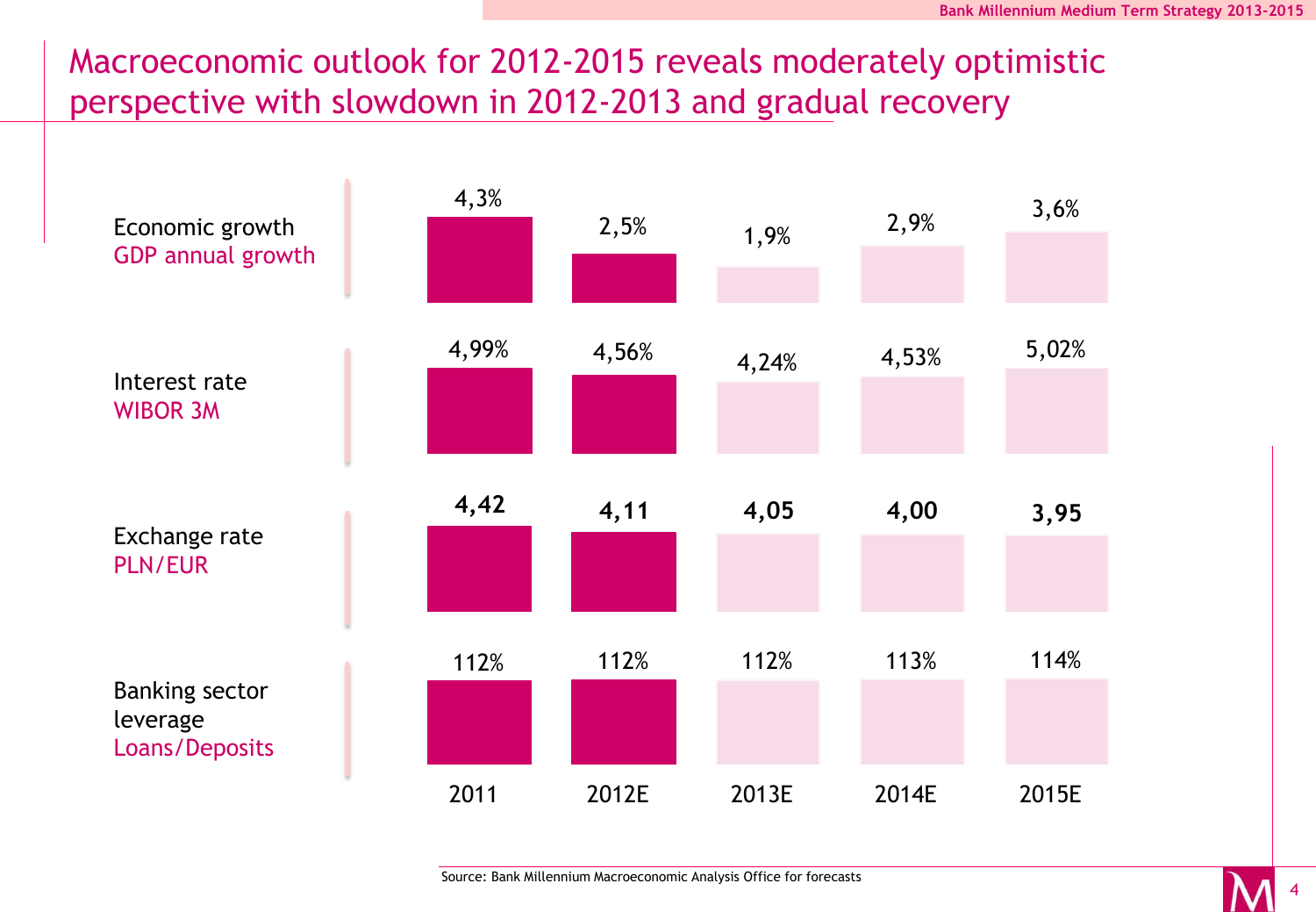# Exports seems to be less vulnerable to the recession in the EMU, while good financial result of companies helps to invest in fixed assets



#### **Financial results of Polish companies**





- Polish companies increase sales to the non-UE markets to be less vulnerable to a recession in the Eurozone
- Corporate sector continues investments in fixed assets to improve and modernize its capacity
- Financial results of companies are resilient to economic slowdown in the Eurozone

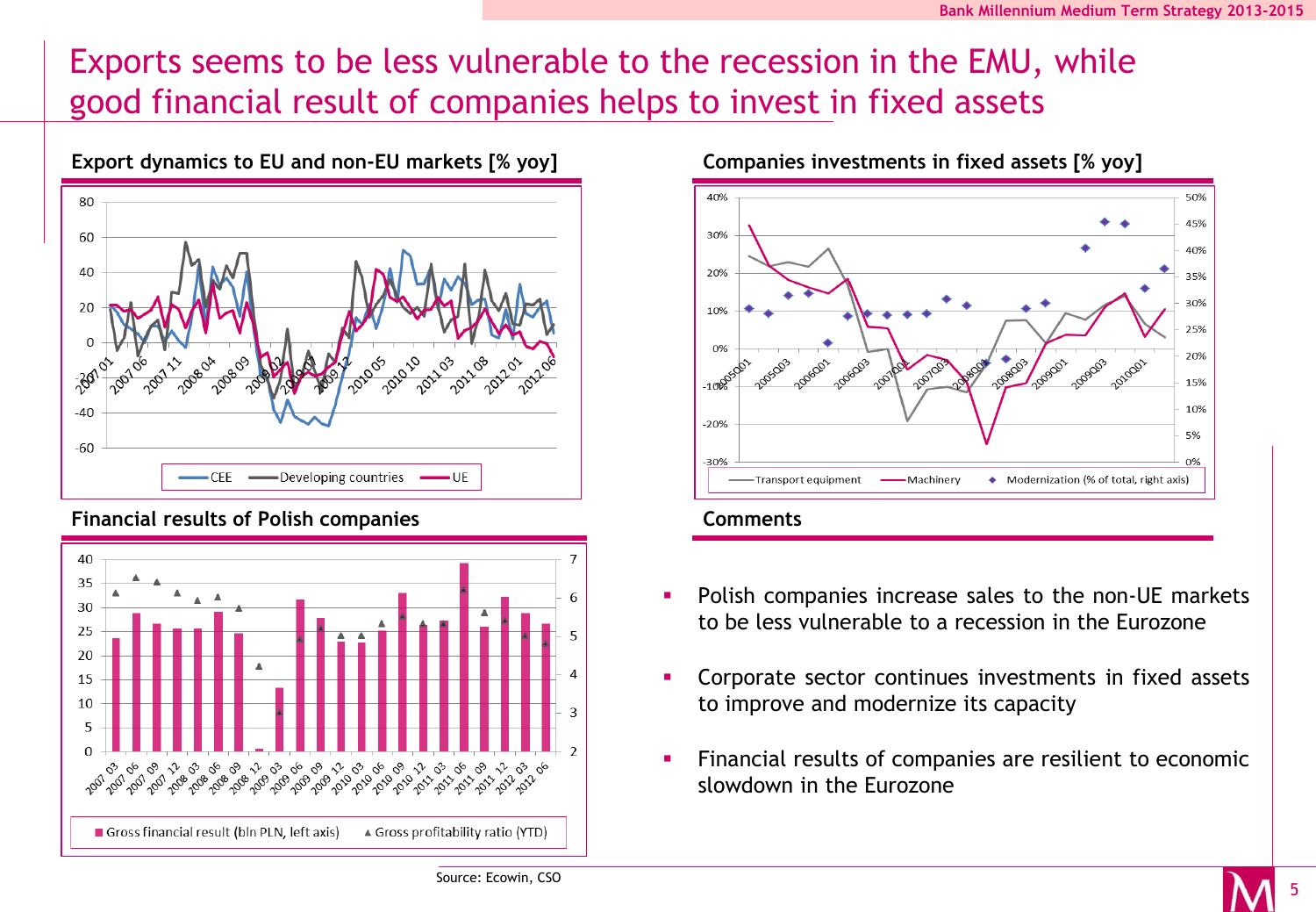# Gradual PLN appreciation, decrease in inflation & interest rates in 2013 should support consumption and households' loans



#### **Interest rates and inflation in Poland [%]**



**Growth rate of loans [%] NPL ratios for the Polish banking sector [%]**



#### **Comments**

- Consumer loans are expected to accelerate slightly, while growth of corporate loans should remain moderate
- Quality of credit portfolio is expected to remain stable
- Lower inflation and lower interest rates in coming quarters should support consumption and consumer loans but might put downward pressure on deposit margin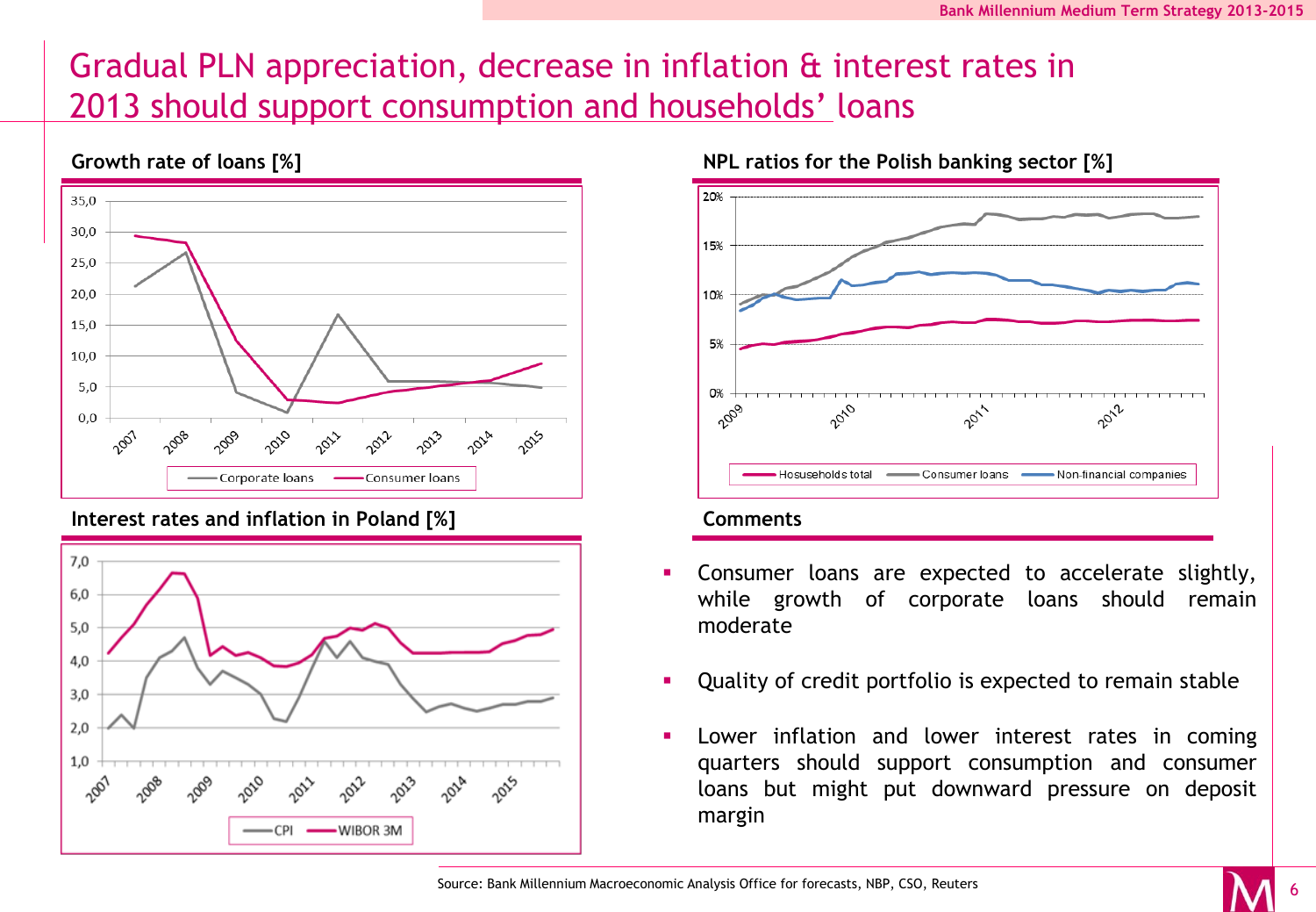# For the last 10 years Bank Millennium has been improving its structure and potential for further business growth

### Strategic path of Bank Millennium

#### **2009-2012**

#### **Managing through the crisis**

- **Increasing core income**
- Improving efficiency through strict administrative cost management and lean initiatives
- **Conservative liquidity** management
- **Strengthening capital ratios**
- Improved risk management
- **•** Developing competitive advantages (quality, prize winning internet and customer intelligence, foundations for a client-centric delivery model)



#### **2013-2015**

#### **Leveraging on solid foundations to deliver a sustainable growth path**

- **Higher profitability and further** efficiency improvement
- Sound risk management and strong solvency & liquidity
- Rebuilt Balance Sheet structure
- Client-centric delivery model
- Safe and trustworthy partner
- **Utmost quality and customer** experience
- **Optimised distribution channels** mix
- **-** Leadership in digital/mobile banking



#### **2003-2008**

#### **Delivering a Successful Growth Strategy**

- **Network expansion**
- Setting up solid infrastructure
- **Rebranding**
- Retail Industrialization
- Client acquisition boosted by key products
- **Different distribution channels**

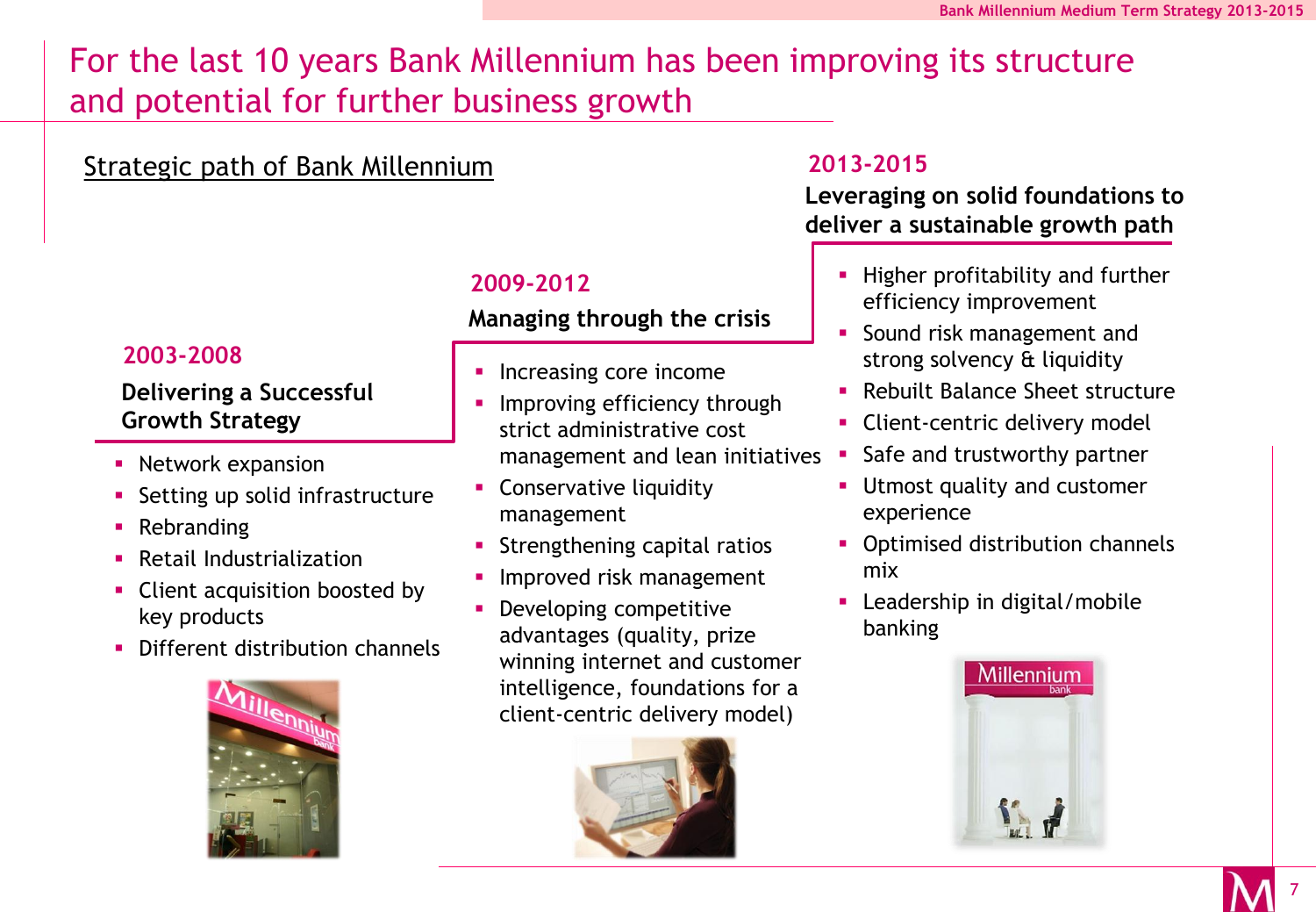# New strategy of Bank Millennium aims at balancing needs of the main stakeholders in order to bring outstanding results

### Our commitment towards four main stakeholder groups

#### **Investors**

- **Business development**
- **Improved profitability**
- **High efficiency**
- **Safe solvency ratios**
- **Strict liquidity and capital** control
- **Proper risk management**
- **Strong market position**
- More balanced share of retail and corporate in total portfolio

#### **Environment, Society and Governance**

- **Environmental friendliness**
- Openness to local societies
- **Compliance with legal rules** and The Good Practices
- **Ethics and social** responsibility
- **Member of WSE Respect** Index



#### **Customers**

- **Stable, safe and** trustworhly partner
- **Outstanding quality**
- **Convenience of use in all** sales channels
- **Innovative solutions**
- **Help, advisory and** personalised approach

#### **Employees**

- **Stable and challenging** employer
- **Socially responsible** company with good reputation and solid market position
- **Personal** accomplishment, development and job satisfaction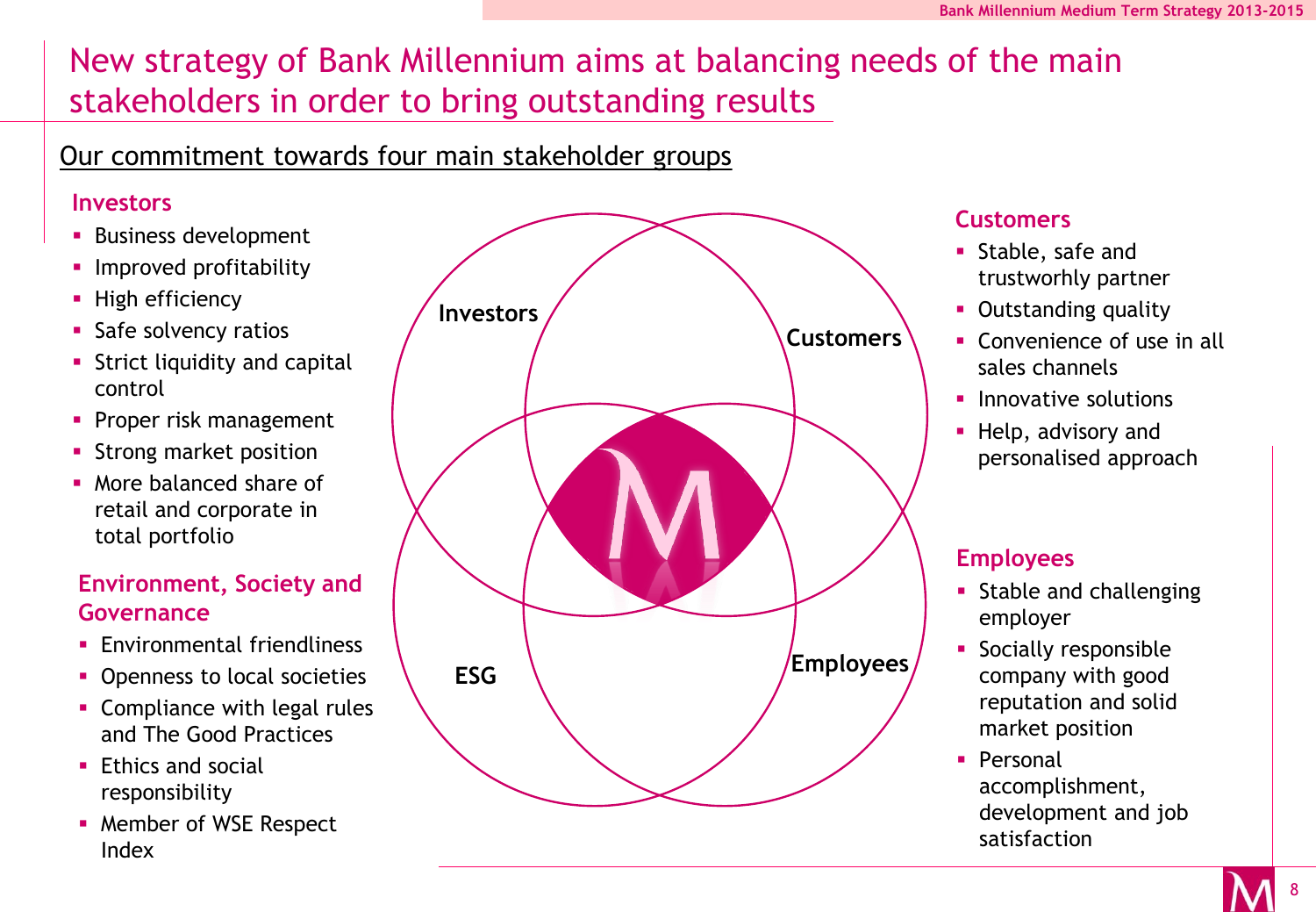# Key strengths of Millennium built throughout the past years will be leveraged thus contributing to improved results



9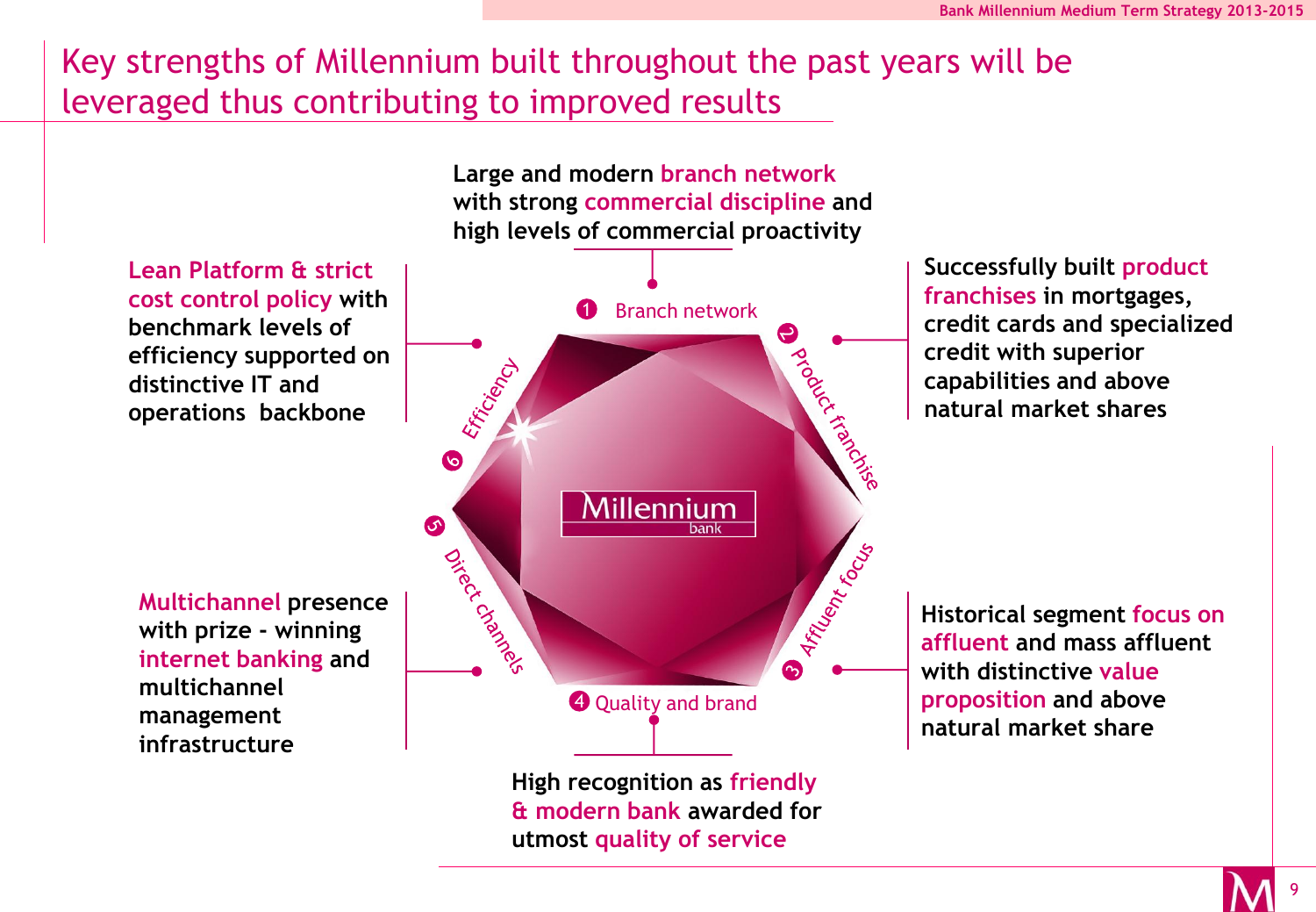# Five key areas that will be the focal point of Bank Millennium's strategy for 2013-2015

**A Sustain focus on valuable areas while redirecting product mix to higher margin products**

- *Seize opportunities in the affluent segment using distinctive proposition and above natural market share*
- *Prioritize cash loans*
- *Broaden saving products offer*

**effectiveness of the network; taking it to the next level**

- *Use competitive advantage in terms of the branch network – size and format*
- *Further leverage commercial discipline and sales effectiveness of the network and direct channels*



- **C Improve balance sheet structure and profitability of the corporate franchise**
	- *Increase weight of corporate in portfolio and consolidate market position in specialized finance*
	- *Balance market shares of deposits and credit in corporate segment*

#### **Sustain efficiency**

**advantage through strict platform management and cost savings discipline**

- *Sustain strict cost control*
- *Continuously work on leaner internal platforms, processes and structures*
- **Prepare the Bank for the future by investing in business analytics & multichannel platform**
	- *Offer distinctive digital solutions to Polish consumers being in the fastlane regarding adoption of innovative technologies*
	- *Use customer centric approach to improve sales efficiency and customer experience*

10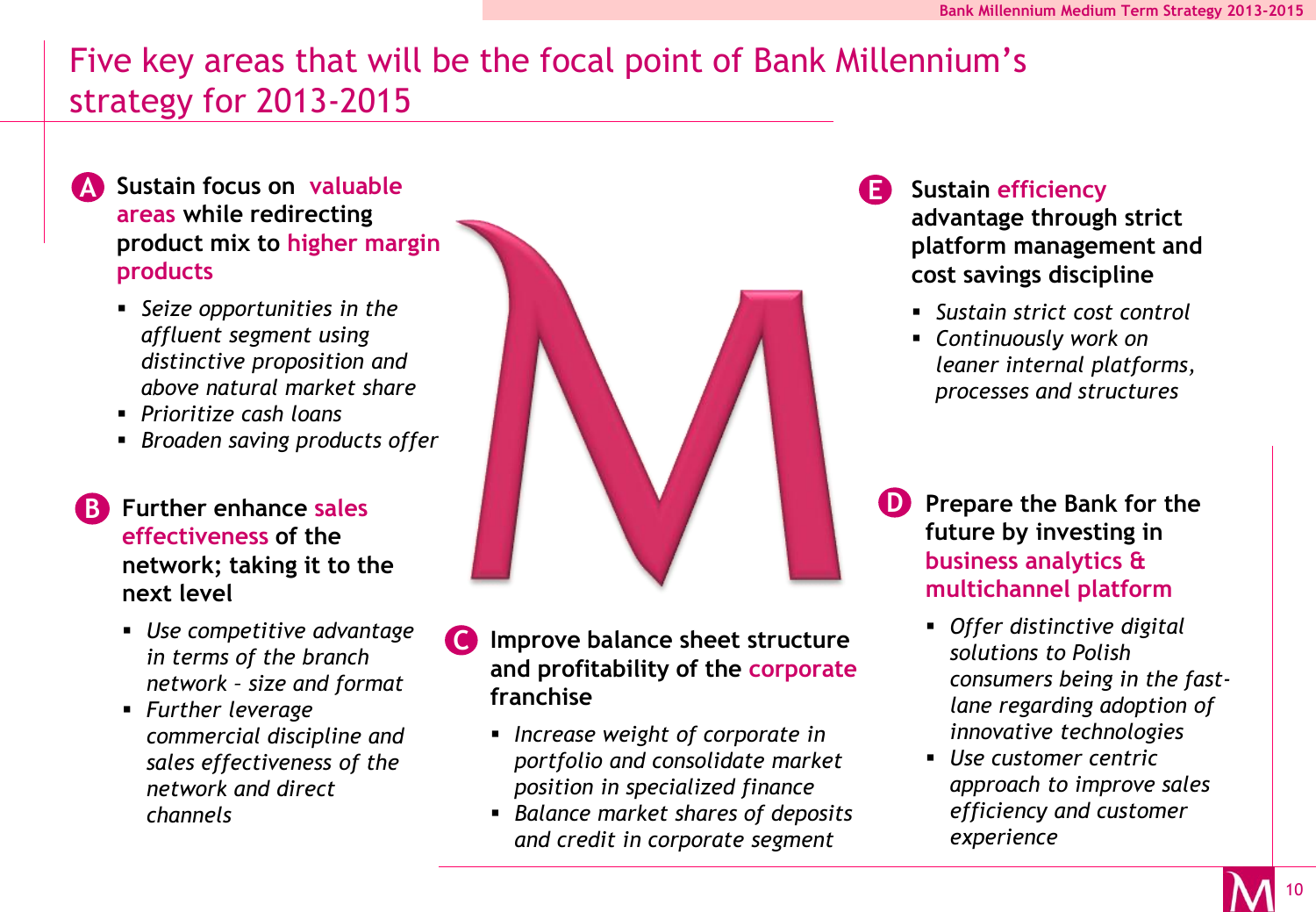# To ensure sustainable growth, all strategic initiatives need to fit within the framework ensuring Bank's stability

| <b>Positive factors</b>                                  | <b>Framework for sustainable</b><br>growth                                              | <b>Potential negative factors</b>           |  |
|----------------------------------------------------------|-----------------------------------------------------------------------------------------|---------------------------------------------|--|
| Natural growth of the Polish<br>banking market           |                                                                                         | Lowering interest rates                     |  |
| Low market saturation in<br>several products             | • High capital base<br><b>Comfortable liquidity position</b><br>п                       | Volatile exchange rates                     |  |
| High openness of customers<br>to innovation & technology | <b>Compliance monitoring and</b><br>٠<br>assurance<br>Sound credit risk management<br>ш | Lowering interchange fees                   |  |
| Impact of implemented<br>strategic initiatives           | Constant cost control &<br>٠<br>optimisation                                            | Higher BFG* charges /<br>new<br>banking tax |  |
| Existing strengths of the<br><b>Bank</b>                 | Lean solutions in processes,<br>operations and IT platform                              | Growing unemployment                        |  |
| Moderately positive<br>macroeconomic forecasts           |                                                                                         | Higher costs of risk                        |  |

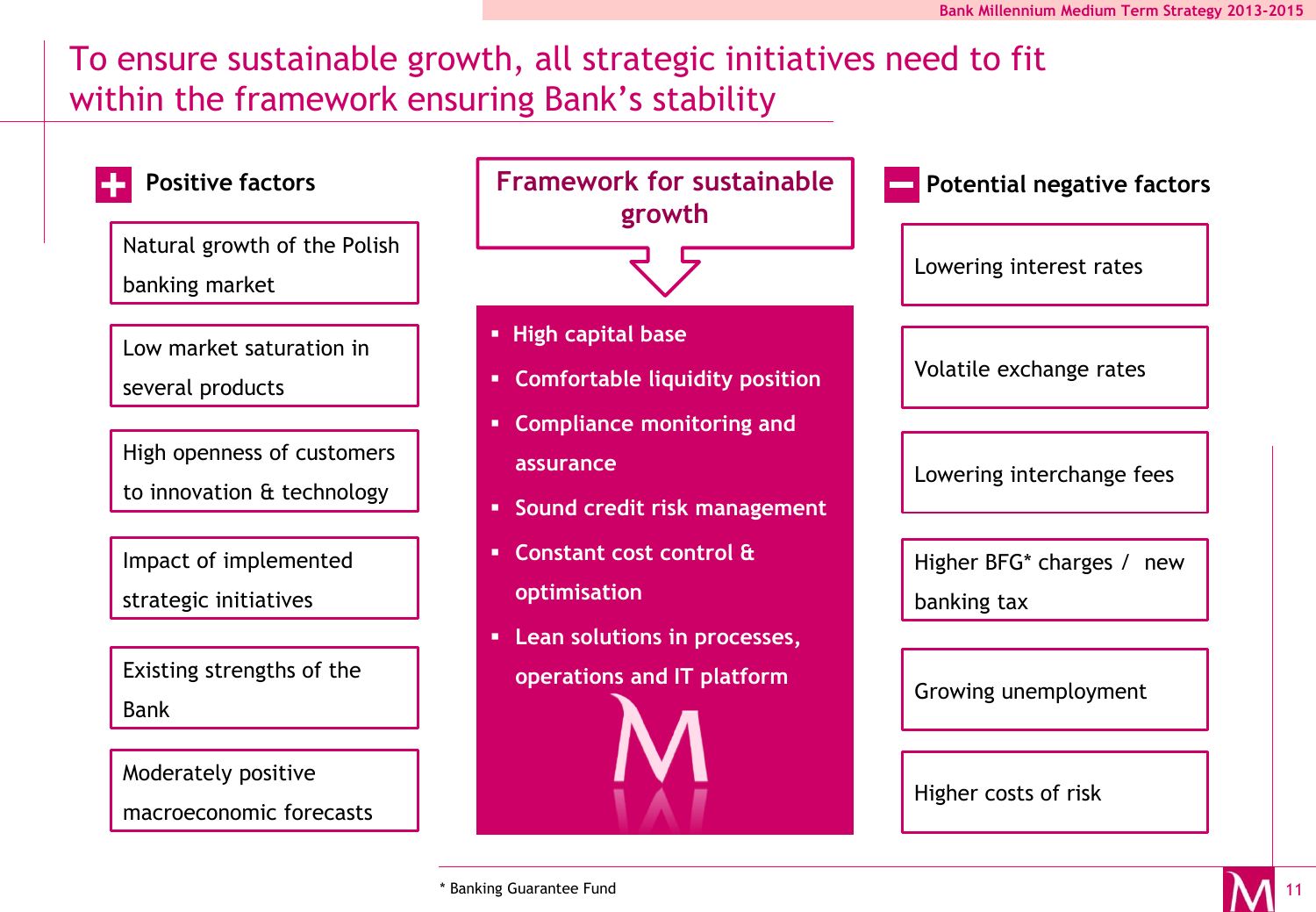# In order to fully seize opportunities, apart from leveraging on above mentioned key strengths, the Bank will focus on specific key initiatives